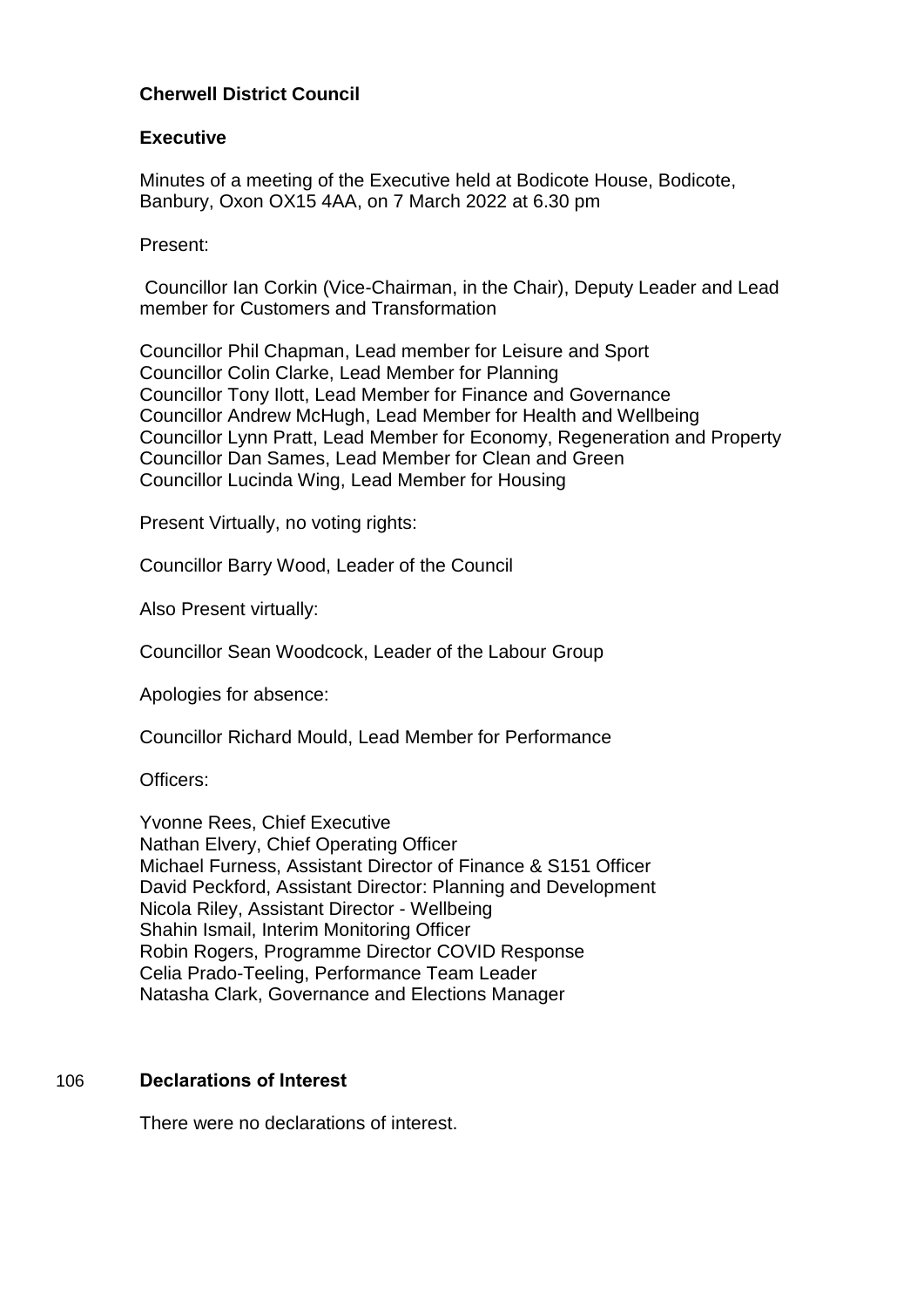# 107 **Petitions and Requests to Address the Meeting**

There were no petitions or requests to address the meeting.

#### 108 **Minutes**

The minutes of the meeting held on 7 February 2022 were agreed as a correct record and signed by the Chairman.

### 109 **Chairman's Announcements**

The Chairman (Vice-Chairman in the Chair) advised that Councillor Wood as Councillor Wood was joining the meeting virtually, he would not be proposing, seconding or voting on any item but could speak on items.

### 110 **Oxfordshire Plan 2050 Statement of Community Involvement**

The Assistant Director – Planning and Development submitted a report which provided an update on the preparation of the Oxfordshire Plan and proposed an update to the Statement of Community Involvement. Once adopted, the Oxfordshire Plan would provide a high-level spatial framework to shape the future planning of the county up to 2050 and would sit alongside Local Plan Reviews and Neighbourhood Plans.

#### **Resolved**

(1) That the adoption of the revised Oxfordshire Plan Statement of Community Involvement (Annex to the Minutes as set out in the Minute Book) be approved and it be noted that the statement will be kept under regular review as the project continues.

#### **Reasons**

The Statement of Community Involvement outlines how the community and stakeholders will be consulted during the preparation of the Oxfordshire Plan.

### **Alternative options**

Option 1: Not to adopt the proposed Statement of Community Involvement. Officers consider the proposed Statement of Community Involvement (SCI) to be robust and appropriate. An SCI is required to meet statutory requirements.

### 111 **COVID 19: Oxfordshire System Recovery and Renewal Framework**

The Chief Executive submitted a report to seek Executive support of the joint COVID Recovery and Renewal Framework.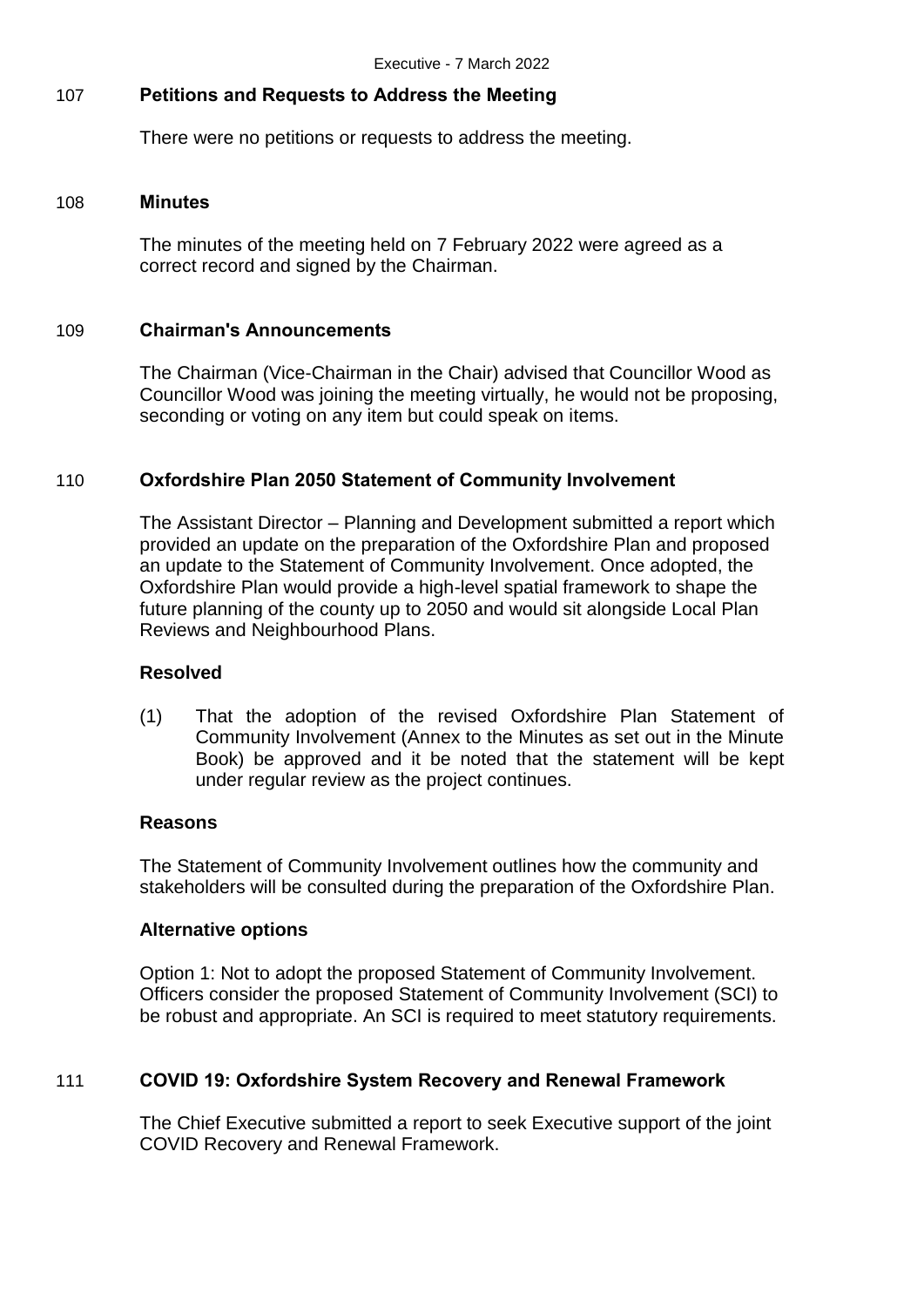# **Resolved**

- (1) That the Oxfordshire System Recovery and Renewal Framework (Annex to the Minutes as set out in the Minute Book) be adopted as the key partnership document guiding joint programme planning beyond the COVID-19 Pandemic period.
- (2) That final revisions to the Oxfordshire System Recovery and Renewal Framework be delegated to the Chief Executive, in consultation with the Leader of the Council, as partnership organisations complete their engagement and decision-making processes.

#### **Reasons**

Effective partnership working across Oxfordshire has been at the heart of the local system response to the COVID-19 pandemic. As the national and local picture improves, agreeing a joint approach for Recovery and Renewal will set overarching common ambitions for the issues and themes to be worked on together as organisations and the community learn from the pandemic. The framework aims to ensure that Cherwell and Oxfordshire are best placed to recover from the immediate impacts of the pandemic, to support the long-term renewal of communities and places, and enhance our joint impact on national and international challenges.

### **Alternative options**

Option 1: Do not adopt the joint framework. Rejected: working in partnership will support Cherwell District Council to deliver on its priorities, as set out in the Council's plan.

### 112 **Queen Elizabeth II's Platinum Jubilee**

The Assistant Director Wellbeing submitted a report to seek agreement to establish a new small grants scheme to enable communities across the Cherwell District to celebrate Her Majesty Queen Elizabeth II's Platinum Jubilee. This would give communities in Cherwell sufficient time to get plans in place, including necessary approvals for road closures, temporary event notices and licences.

### **Resolved**

- (1) That a Platinum Jubilee budget to a maximum of £55,000 from reserves be established.
- (2) That the grant scheme and promotional measures be agreed and to authority to administer the grant scheme and enter the grant agreements be delegated as set out below:
	- Decision making: Applications will be assessed by the Healthy Communities Manager, and grant awards made by the Assistant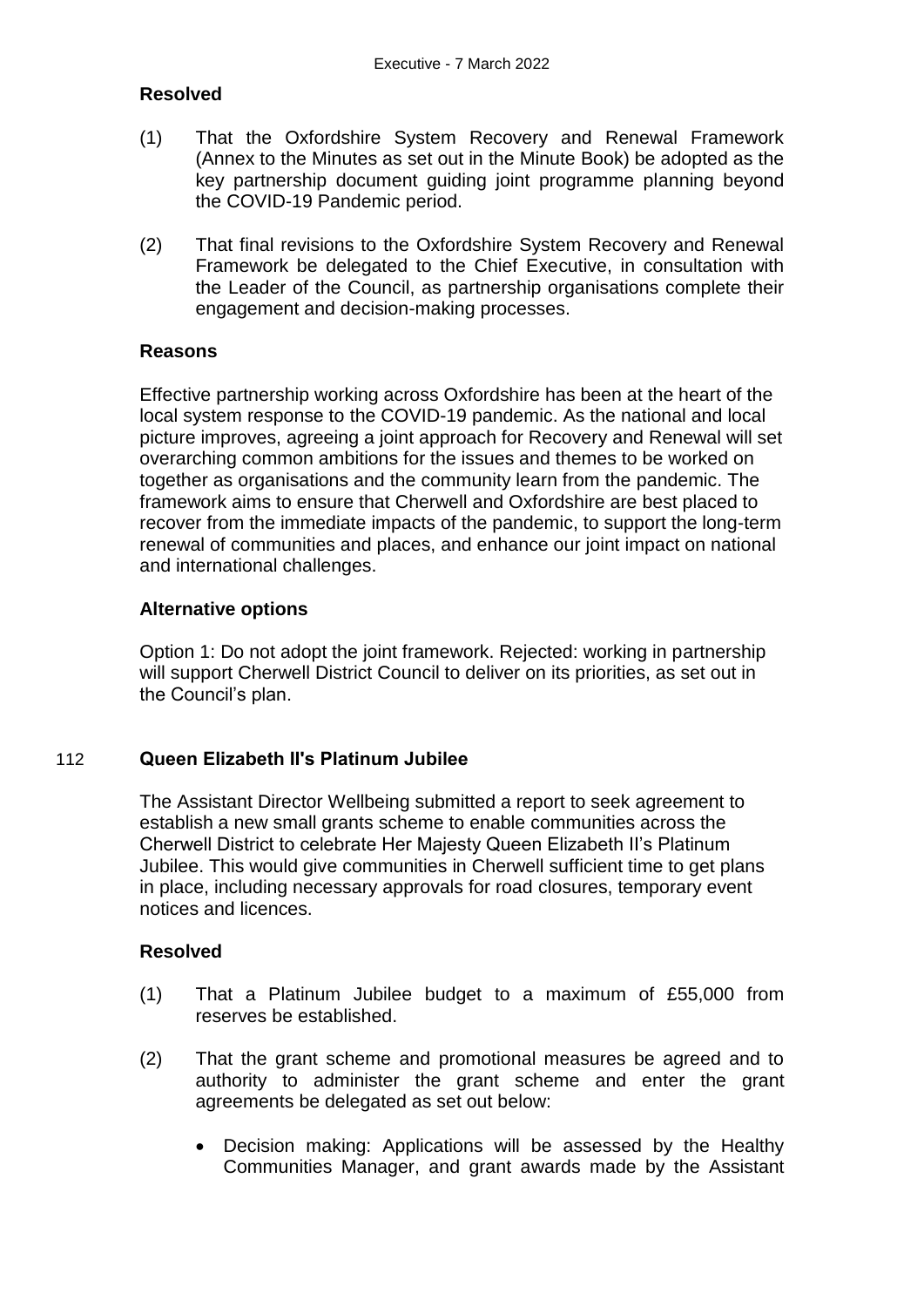Director Wellbeing, in consultation with the Assistant Director Finance as the s.151 Officer, Lead Member for Health and Wellbeing and Leader of the Council or his deputy.

- (3) That officers be requested work with colleagues from neighbouring authorities and the Lord Lieutenant's office to coordinate and join up support for communities planning celebrations.
- (4) That officers be requested to curate an online gallery of residents' photographs celebrating Cherwell over the reign of Her Majesty Queen Elizabeth II.
- (5) That officers be requested to promote the available local and national funding streams through a co-ordinated communications plan and dedicated webpage with links to the Department of Levelling Up, Housing and Communities information.

### **Reasons**

The proposed grant scheme will honour Her Majesty Queen Elizabeth. It will encourage community cohesion and neighbourliness in Cherwell's parishes and urban communities.

### **Alternatives options**

Option 1: Consideration has been given to extending eligibility to informal neighbourhood groups. This has not been recommended because the money would be paid over to individuals rather than established, accountable organisations.

Option 2: Consideration has been given to restricting grants to events taking place on the Queen's official Jubilee weekend (02-05 June). Given the work involved in organising an event and the short lead-in times to apply for this grant, it is considered fairer to extend eligibility to events throughout the summer.

Option 3: Not to establish a grants scheme to celebrate the Queen's Platinum Jubilee has been rejected as Cherwell usually supports communities to participate in significant Royal events.

# 113 **Monthly Performance, Risk and Finance Monitoring Report**

The Assistant Director of Finance and Head of Insight and Corporate Programmes submitted a report which summarised the Council's Performance, Risk and Finance monitoring positions as at the end of January 2022.

### **Resolved**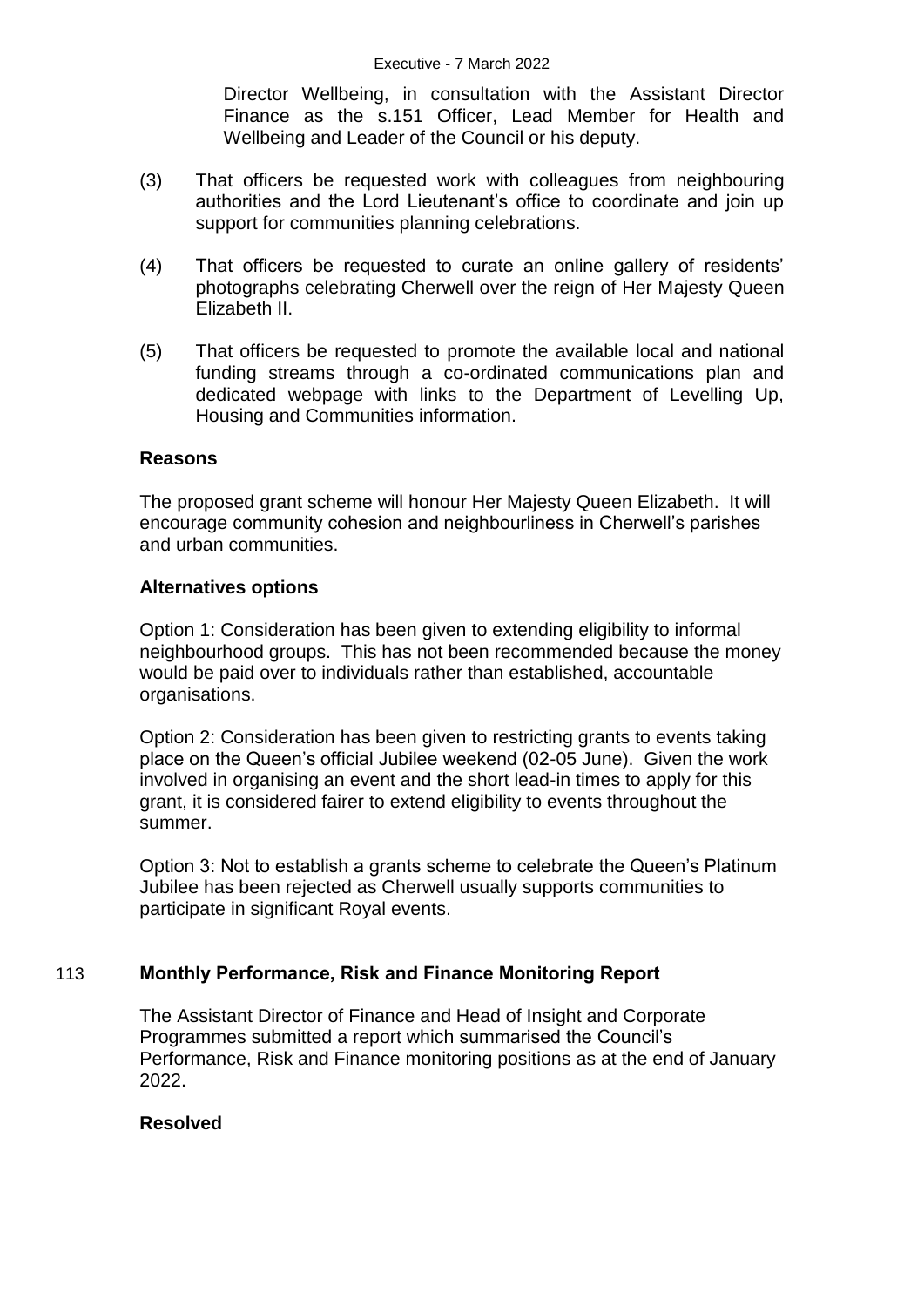- (1) That the monthly Performance, Risk and Finance Monitoring Report be noted.
- (2) That the proposed changes in use of reserves as set out in the annex to the Minutes (as set out in the Minute Book) be approved.
- (3) That the revised fees and charge schedule as set out in the annex to the Minutes (as set out in the Minute Book) be approved.

### **Reasons**

This report provides an update on progress made during January 2022, to deliver the Council's priorities through reporting on Performance, Leadership Risk Register and providing an update on the Financial Position. The Council is committed to performance, risk and budget management and reviews progress against its corporate priorities on a monthly basis. Executive is recommended to agree a change in the use of reserves in accordance with the Council's Reserves Policy and to agree the revised Con29 Fee for 2022/23 as set by Oxfordshire County Council.

#### **Alternative options**

Option 1: This report illustrates the Council's performance against the 2021- 22 Business Plan. Regarding the monitoring aspects of the report, no further options have been considered. However, members may wish to request that officers provide additional information. Regarding the recommendation to approve changes in use of reserves, members could choose not to reject the change of use, however, the request is in accordance with the councils Reserves Policy and within existing budgets. If members chose not to agree to the changes in transfers to reserves then this would mean resource would need to be found for these projects separately in future years.

# 114 **Notification of Decisions taken by Chief Executive under Urgency Powers**

The Assistant Director – Growth and Economy and Assistant Director of Finance submitted a report to inform the Executive of two decisions taken under urgency powers by the Chief Executive regarding (i) the approval of the adoption of the Additional Restrictions Grant policy 2022; and (ii) the defrayal of residual Additional Restrictions Grant funding to OxLEP.

### **Resolved**

- (1) That the urgent decision taken by the Chief Executive to approve the adoption of the Council's Additional Restrictions Grant policy 2022 be noted.
- (2) That the urgent decision taken by the Chief Executive regarding the transfer of residual Additional Restrictions Grant funds to OxLEP be noted.